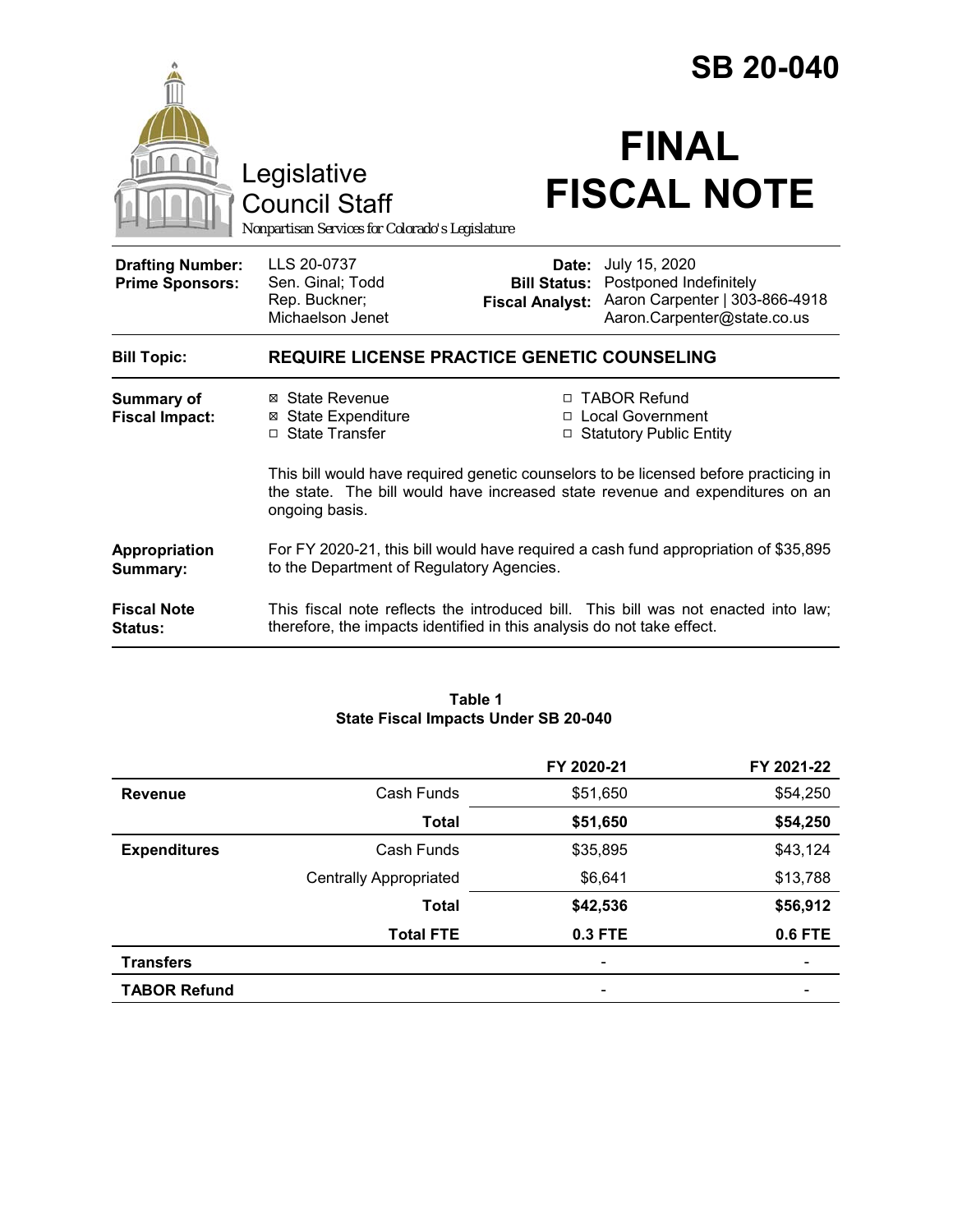July 15, 2020

## **Summary of Legislation**

This bill enacts the Genetic Counselor Licensure Act, requiring genetic counselors to be licensed by the Division of Professions and Occupations in the Department of Regulatory Agencies (DORA) starting on June 1, 2021. The bill establishes the licensing requirements, including being certified by the American Board of Genetic Counseling or the American Board of Medical Genetics and Genomics. In addition, the bill sets forth the application and renewal processes, continuing education requirements, the scope of practice for licensees, rulemaking authority, insurance requirements, and disciplinary procedures. The bill does not restrict the practice of certain individuals, such as doctors, students, federal employees, or individuals from another state or county who are certified. The bill is scheduled to repeal on September 1, 2027, after a sunset review. Finally, the bill creates two new misdemeanors for practicing genetic counseling without a license.

# **Comparable Crime Analysis**

Legislative Council Staff is required to include certain information in the fiscal note for any bill that creates a new crime, changes the classification of an existing crime, or changes an element of an existing crime.

**Prior conviction data and assumptions.** This bill creates the new offense of unauthorized practice as a genetic counselor, which is a class 2 misdemeanor for a first offense and a class 1 misdemeanor for any subsequent offense. To estimate the impact of this new crime, the fiscal note analyzed the existing offense of unauthorized practice of a profession or occupation as a comparable crime. From FY 2017-18 to FY 2019-20, zero offenders have been sentenced and convicted for this existing offense; therefore, the fiscal note assumes that there will be minimal or no additional case filings or convictions for the new offense under the bill. Because the bill is not expected to have a tangible impact on criminal justice-related expenditures or revenue at the state or local levels, these potential impacts are not discussed further in this fiscal note.Visit leg.colorado.gov/fiscalnotes for more information about criminal justice costs.

### **Assumptions**

This fiscal note assumes there will be 100 genetic counselors that will apply and pay an application fee. Of those 100, 5 will apply for a provisional license in the first year. The fiscal note assumes that renewals will happen annually. In the second and future years, the fiscal note assumes there will be 5 new genetic counselor licenses.

### **State Revenue**

Revenue to the Professions and Occupation Cash Fund in DORA will increase by \$51,650 in FY 2020-21 and \$54,250 in FY 2021-22, as shown in Table 2 and discussed below. This revenue is subject to TABOR.

**Fee impact on genetic counselors.** Colorado law requires legislative service agency review of measures which create or increase any fee collected by a state agency. These fee amounts are estimates only, actual fees will be set administratively by DORA based on cash fund balance, estimated program costs, and the estimated number of licenses subject to the fee. Table 2 below identifies the fee impact of this bill.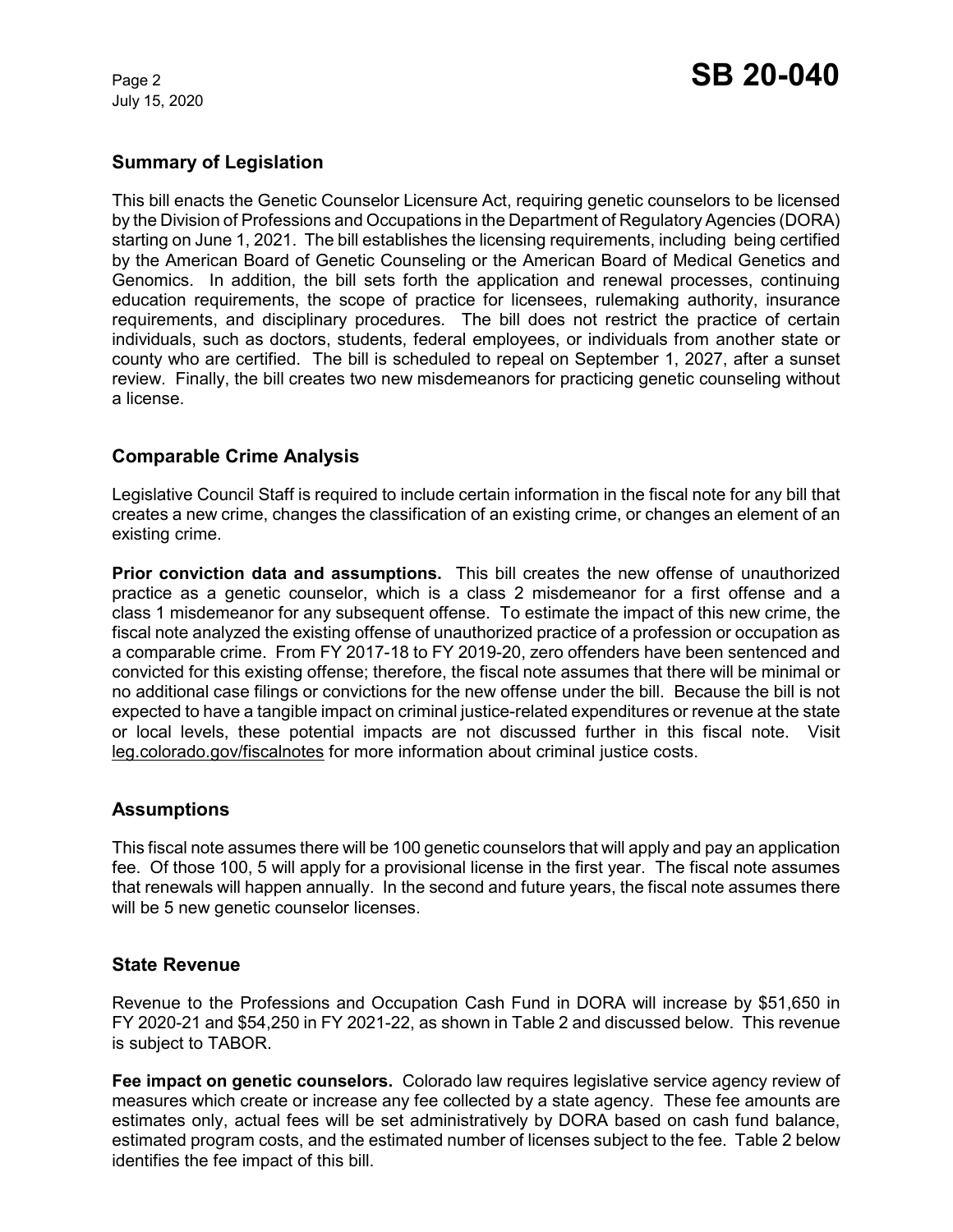**Table 2 Fee Impact on SB 20-040**

| <b>Fiscal Year</b> | Type of Fee                    | <b>Proposed</b><br>Fee  | <b>Number</b><br><b>Affected</b> | <b>Total Fee</b><br>Impact |
|--------------------|--------------------------------|-------------------------|----------------------------------|----------------------------|
| FY 2020-21         | Initial License Fee            | \$520                   | 95                               | \$49,400                   |
|                    | <b>Provisional License Fee</b> | \$450                   | 5                                | \$2,250                    |
|                    |                                | <b>FY 2020-21 Total</b> |                                  | \$51,650                   |
| FY 2021-22         | Initial License Fee            | \$520                   | 5                                | \$2,600                    |
|                    | Renewal License Fee            | \$520                   | 95                               | \$49,400                   |
|                    | Provisional License Fee        | \$450                   | 5                                | \$2,250                    |
|                    |                                | <b>FY 2021-22 Total</b> |                                  | \$54,250                   |

# **State Expenditures**

State cash fund expenditures will increase by \$42,536 and 0.3 FTE in FY 2020-21 and by \$56,912 and 0.6 FTE in FY 2021-22, as shown in Table 3 and discussed below. These costs will be paid from the Division of Professions and Occupations Cash Fund. In addition, the bill may increase workload to the Department of Personnel and Administration (DPA) as discussed below.

|                                          | FY 2020-21 | FY 2021-22 |
|------------------------------------------|------------|------------|
| <b>Department of Regulatory Agencies</b> |            |            |
| <b>Personal Services</b>                 | \$13,705   | \$41,114   |
| <b>Operating Expenses</b>                |            | \$810      |
| <b>Capital Outlay Costs</b>              | \$6,200    |            |
| <b>Legal Services</b>                    | \$15,990   |            |
| <b>Investigation Work</b>                |            | \$1,200    |
| Centrally Appropriated Costs*            | \$6,641    | \$13,788   |
| FTE - Personal Services                  | $0.2$ FTE  | $0.6$ FTE  |
| FTE - Legal Services                     | $0.1$ FTE  | $0.0$ FTE  |
| <b>Total Cost</b>                        | \$42,536   | \$56,912   |
| <b>Total FTE</b>                         | 0.3 FTE    | 0.6 FTE    |

**Table 3 Expenditures Under SB 20-040**

 *\* Centrally appropriated costs are not included in the bill's appropriation.*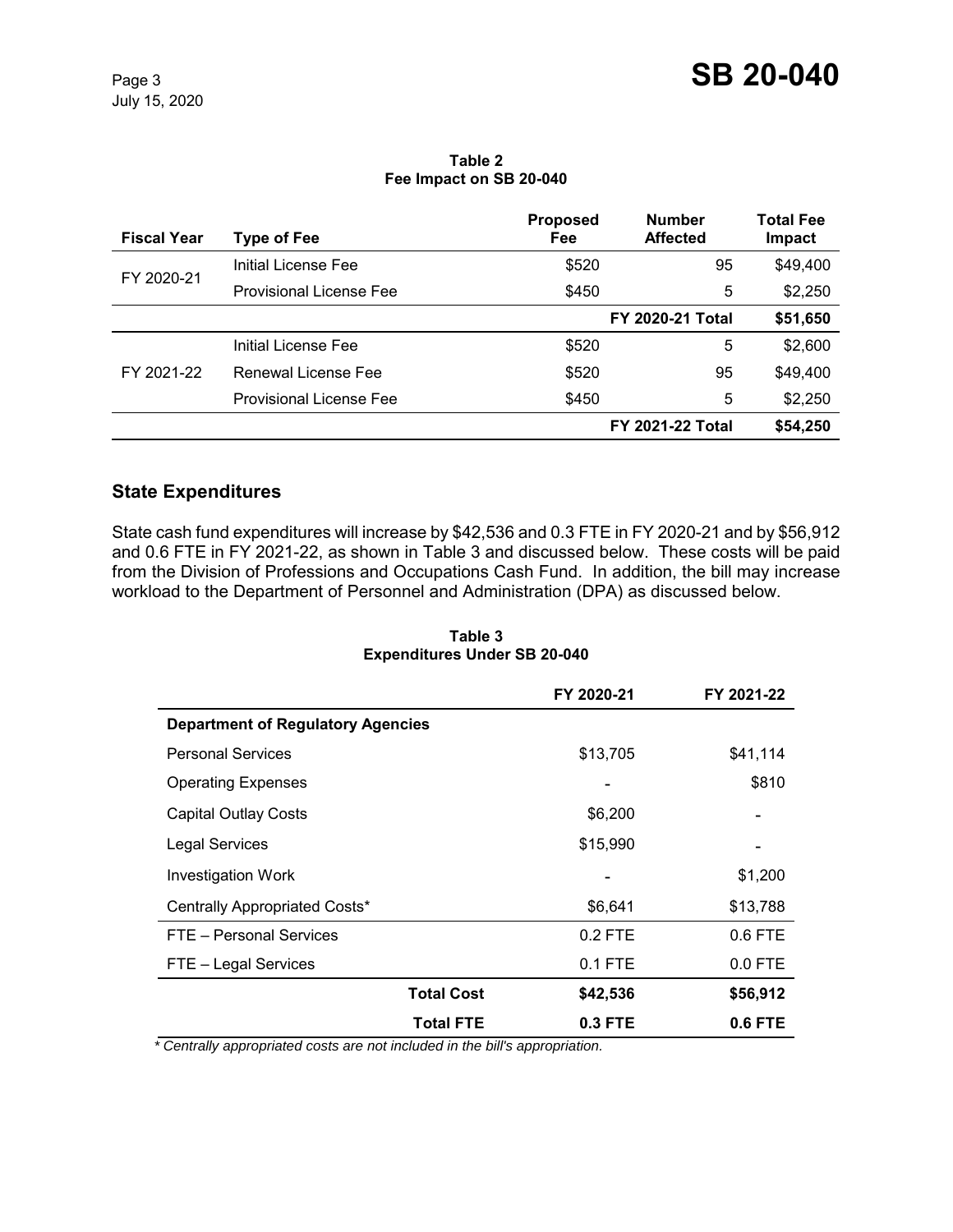July 15, 2020

**Staff cost.** Starting in FY 2020-21, DORA requires 0.2 FTE for a program manager and 0.4 FTE for a technician to administer the licensing of genetic counselors. This work includes establishing program rules, reviewing licence application and materials, responding to public inquires and complaints, pursuing enforcement action, and other related duties. Costs associated with the additional FTE include personnel costs, operating expenses, and capital outlay costs as shown in Table 3. Costs in FY 2020-21 are prorated for a March 1 start date.

**Legal services.** DORA will also have costs of \$15,990 in FY 2020-21 for 150 hours of legal services for rulemaking. Legal services are provided by the Department of Law. The number of legal service hours requires an allocation of 0.1 FTE. In future years, it is estimated that DORA will require 60 hours of legal services for enforcement actions.

**Investigation work.** Starting in FY 2021-22, expenditures in DORA will increase by \$1,200 to contract for investigation work, including interviews, document gathering, and report writing. The fiscal note assumes that there will be 20 hours of investigative work per year at a cost of \$20 per hour.

**Disciplinary proceedings.** The bill may also increase workload in the Office of Administrative Courts (OSA) in the DPA to hold hearings related to disciplinary matters. The number of persons referred to formal proceedings in the OAC is assumed to be minimal and any increase in workload can be accomplished within existing resources.

**Centrally appropriated costs.** Pursuant to a Joint Budget Committee policy, certain costs associated with this bill are addressed through the annual budget process and centrally appropriated in the Long Bill or supplemental appropriations bills, rather than in this bill. These costs, which include employee insurance and supplemental employee retirement payments, are estimated to be \$6,641 in FY 2020-21 and \$13,788 in FY 2021-22.

**TABOR refunds.** Under the June 2020 LCS Economic and Revenue Forecast, the state is not expected to collect revenue above the TABOR limit in either FY 2020-21 or FY 2021-22, and refund obligations are not anticipated for these years. This bill does not change these expectations concerning refunds to taxpayers.

### **Effective Date**

This bill was postponed indefinitely by the House Finance Committee on May 28, 2020.

### **State Appropriations**

For FY 2020-21, this bill requires an appropriation of \$35,895 and 0.2 FTE from the Division of Professions and Occupation Cash Fund to the Department of Regulatory Agencies. Of this, \$15,990 and an allocation of 0.1 FTE is reappropriated to the Department of Law.